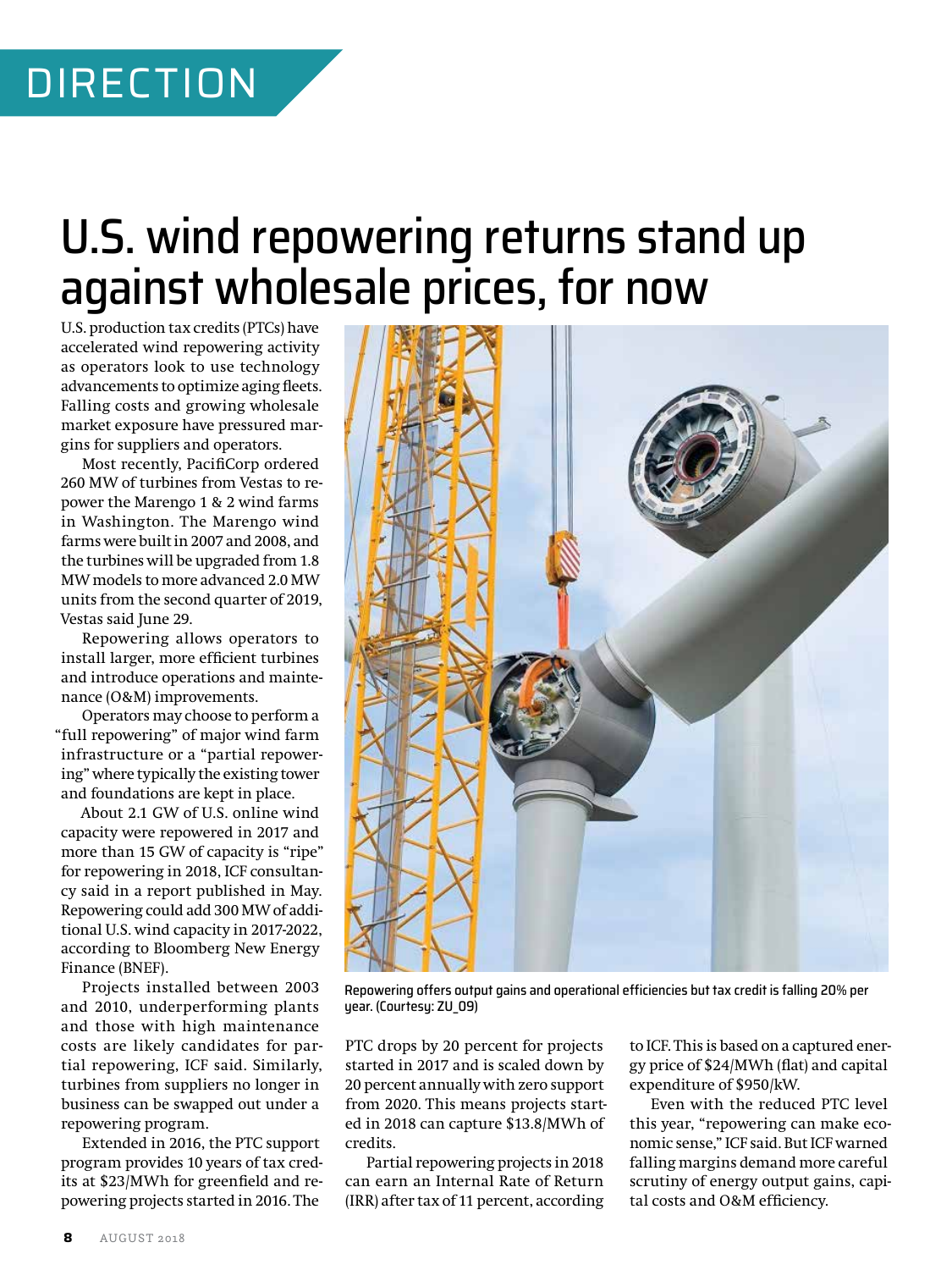"It may make better financial sense this year than it will next year or the year after," said Chris Mertes, ICF's Wind Practice Lead and co-author of the report.

#### REPOWERING STRATEGIES

ICF's indicative IRR calculation is based on an increased net capacity factor and a 10-year extension of asset life.

Energy production gains are clearly a crucial driver of repowering economics. According to the consultancy, a 1 percent increase in capacity factor can increase IRR by 0.8 percent.

To qualify for the PTC, the value of the repowering project must be at least 80 percent of total plant value.

Partial repowering work can differ between projects, but longer blades are typically fitted, and it often involves the replacement of the entire rotor and the refurbishment of other parts of the wind turbine, such as the nacelle or hub, said Eric Soderlund, senior manager and structural engineer at Sargent & Lundy.

Some partial repowerings have focused primarily on generator replacement, Soderlund said.

"This is done to increase the wind turbine capacity … PTCs are received so long as the 80/20 rule is met," he said.

In a recent report covering 23 U.S. repowering projects, partial repowering projects retained — at the very least — the existing wind turbine foundations, turbine tower,s and electrical balance of plant (BOP). Some of the projects reused yaw systems, nacelles, and generators, while replacing hubs, main shafts, main bearings, and gearboxes.

#### MARKET RISK

The contracting of wind-energy supplies is evolving as costs fall and subsidies are removed. While some projects will benefit from long-term PPA contracts, many will be exposed to wholesale market prices that have been flattened by the U.S. shale gas boom.

The economics of repowering can be "feasible" if captured wholesale prices are in the mid-\$20's/MWh range, ICF said in its report.

A 1 percent change in wholesale prices can affect IRR by about 0.4 percent, based on the above project assumptions, it said.

Repowering projects have the advantage of actual historical site performance and market data, the ICF consultants noted.

#### OPERATIONS AND MAINTENANCE

Repowering decisions must also factor in O&M costs over the lifetime of the project.

Aging turbines incur higher O&M costs, and the average turbine age in North America will rise from 5.5 years in 2015 to 11 years by 2025, IHS Markit said in a recent report.

U.S. O&M costs are forecast to rise from \$45,000-\$50,000/MW per year for turbines aged between five and 10 years, to about \$50,000-\$60,000/MW per year for turbines aged between 10 and 15 years, IHS Markit said.

According to ICF, O&M contracts for new projects currently range between \$15,000 and \$25,000 per MW per year.

"The O&M cost delta is a significant driver in the economics of a repower project: A \$5/kW-yr difference in our base case makes for a difference in IRR of 1.4 percent," the ICF consultants said.

Market competition also has spurred a widening choice of repowering "add-ons" that can further reduce costs over the lifetime of the asset.

Original equipment manufacturers (OEMs) are now offering repowering packages that include upgrades to main equipment as well as O&M, grid, and forecasting solutions.

In one example, GE supplied the turbines for Leeward's Sweetwater 1 & 2 repowering project along with O&M services and tax equity financing through the GE Energy Financial Services arm.

"Repowering is so much more than simply providing new wind-turbine equipment," Anne McEntee, GE Renewable Energy vice president and Services CEO, said in 2017. "We're bringing the entirety of GE to the table for our customers, providing options for servicing, grid solutions, forecasting, and tailored financing solutions."

**MORE INFO** newenergyupdate.com

### Be Power and ABB team up for power generation project



Paolo Martini, managing director of Be Power. (Courtesy: Building Energy)

Be Power and ABB will cooperate in the Dispatching Service Market (MSD). Be Power is the Digital Green Utility of the Building Energy Group with a business model based on the synergies between the markets of energy and mobility. This model aims at integrating the opportunities arising from the opening of the MSD to widespread facilities of power generation (demand/response) with a proprietary infrastructure of charging stations and e-vehicle fleets. The partnership with ABB — a technological leading player in the industrial automation and power grids as well as in the electrification products, robotics, and motion control solutions — will allow Be Power to join the Terna pilot project that has opened the participation to the MSD also to the distributed gener